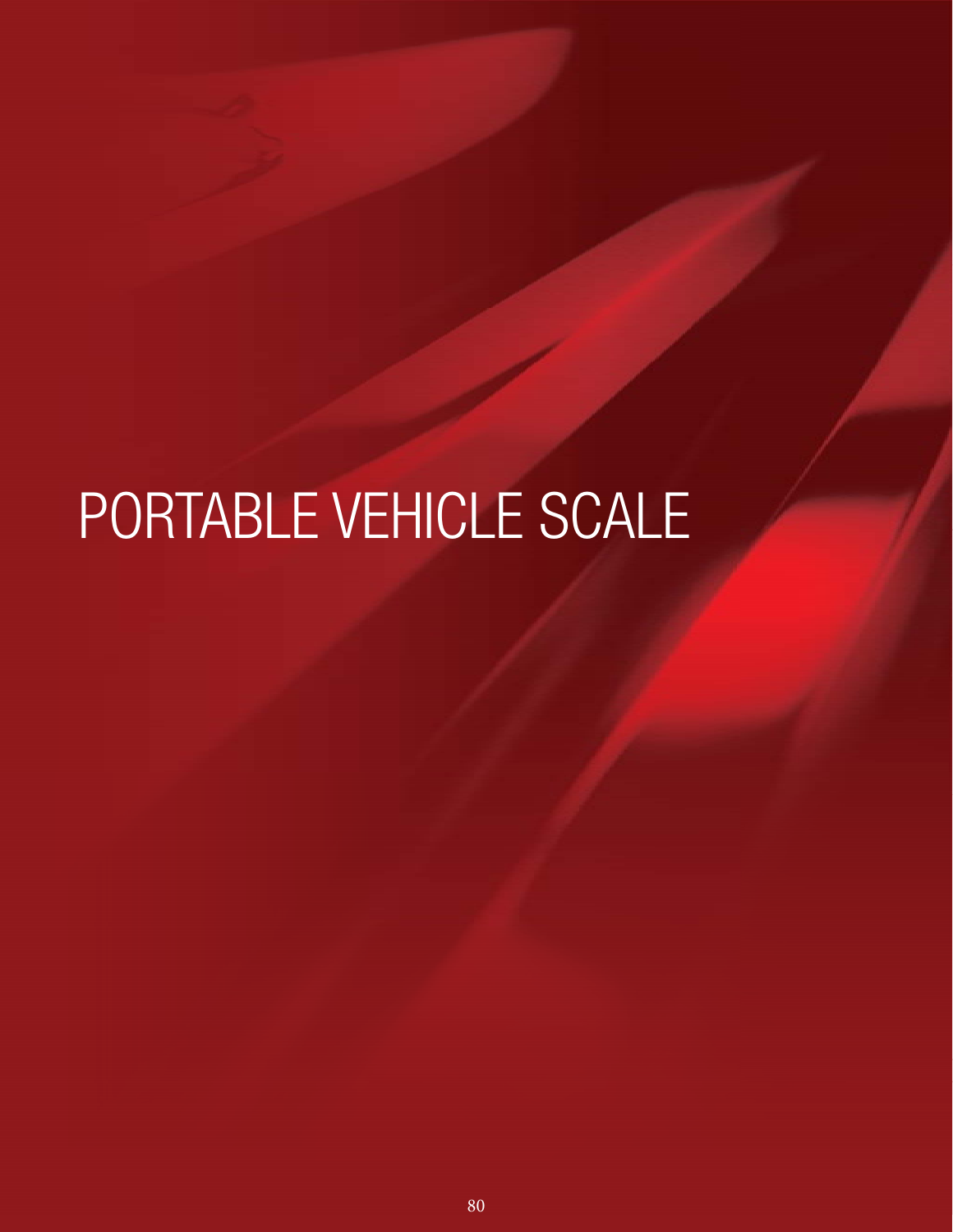## **INSCALE**

**RACK CONTROL** 

# PORTABLE VEHICLE SCALE



Diamond Plate Tread Top Deck

#### DURABILITY MEETS PORTABILITY D

- Extra large weighing surface made from a twin module steel deck •
- Modular design allows you the flexibility to add additional panels, so you can weigh axle by axle or full vehicles •
- Low 6" profile and long ramps for a smooth drive on and off •

## SIZES AVAILABLE

- 10' x 10'
- $10' \times 15'$
- 10' x 20'
- 10' x 25'
- 10' x 30'

## 1 (800) 230-0120 Contact@inscaleusa.com CAGE Code 07GT5

contact@inscaleusa.com

www.inscaleusa.com

Nationwide Dealer Network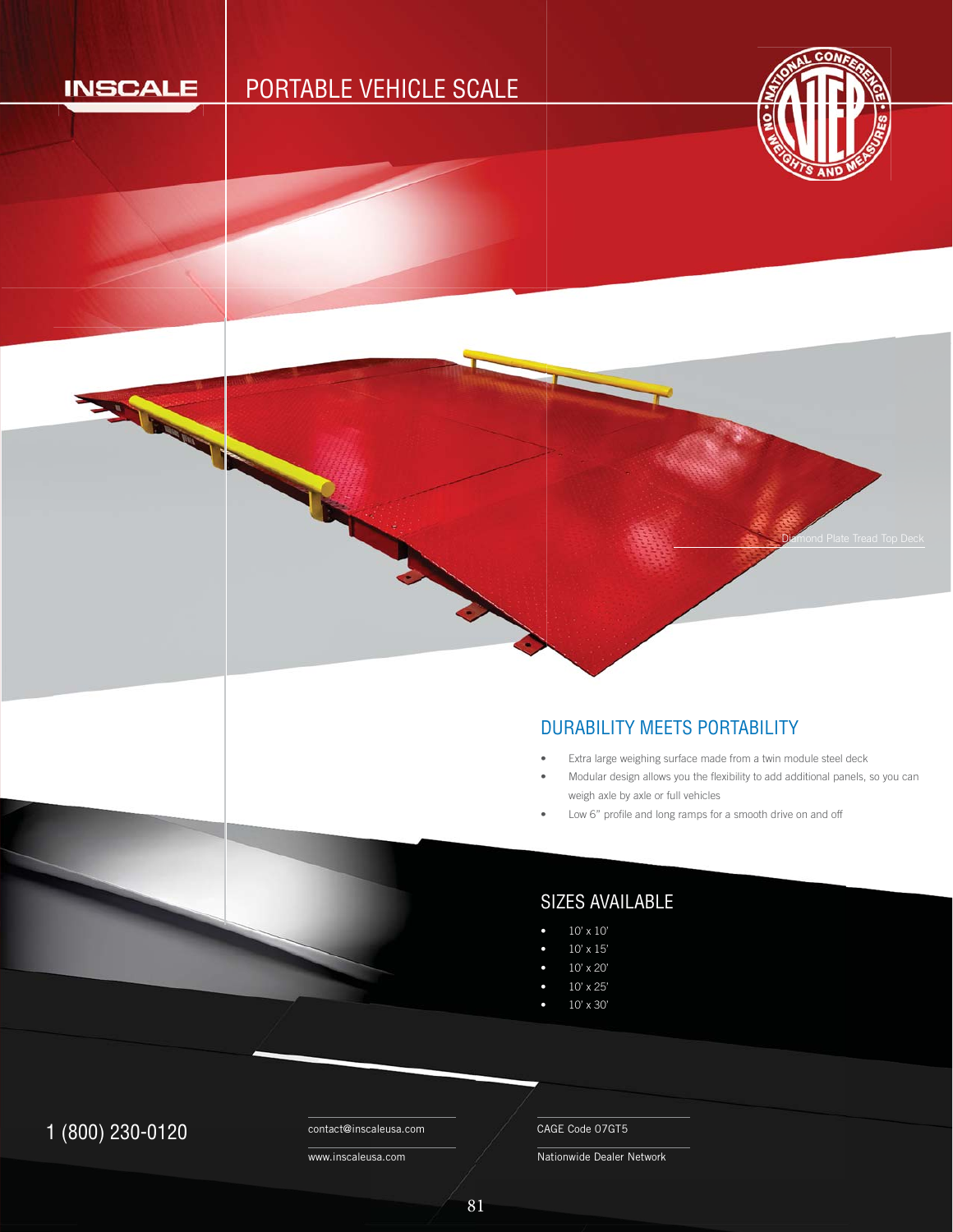



Extra large weighing surface made from a twin module steel deck Steel diamond tread deck construction for tire grip Can be installed above ground with ramps or in-ground with a scale pit Indoor or outdoor usage. Perfect for container weighing

## **FEATURES**

Set up is simple and allows for easy relocation. Modular design that can allow for multiple lengths. Low 6" profile and long ramps make it easy to drive on and off



## NTEP CERTIFIED

• NTEP Certification CC: 17-034A1

#### WARRANTY

Weldment: 5 years platform Load Cells: 2 years All other components: 1 year

### BUILT RIGHT. BUILT TO LAST.

We stand behind our products. INSCALE products come with a 3-Year Warranty from the date of original purchase on defects in material and workmanship for all INSCALE products properly installed by an authorized distributor under normal use and maintenance. We carry all standardized replacement parts for our bases.

contact@inscaleusa.com

www.inscaleusa.com

INDIANA SCALE COMPANY

82